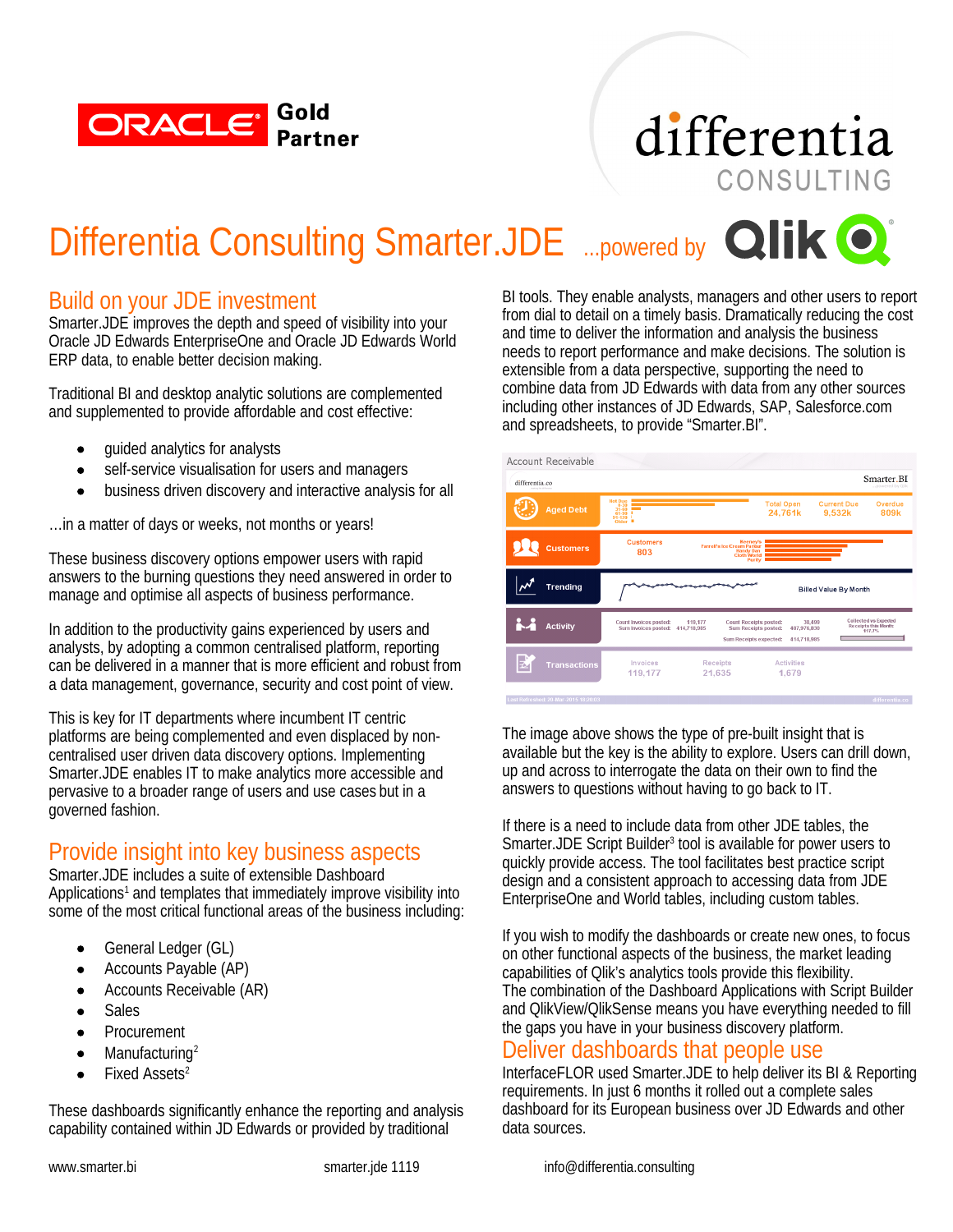

# differentia CONSULTING

"Almost instant acceptance of the product has taken place."  *- David Simpson, BI and Data Director, InterfaceFLOR*.



### Support ERP upgrades and transitions

Smarter.JDE can not only be used for everyday discovery, it also provides a great reporting bridge during key projects like.

- Upgrades: by deploying Smarter.JDE reporting at the start of your JD Edwards upgrade project, you can maintain consistent reporting throughout the project
- Migration: as you migrate from one ERP system to another or consolidate ERP systems, Smarter.JDE provides consistent reporting, data validation and data cleansing.
- Retirement: archiving data with Smarter.JDE supports planned retirements of JD Edwards systems, so you can realise projected benefits while ensuring access to historical data.

"We needed a solution to archive data from our retiring JDE system. It had to be deployed quickly and with a minimum of internal involvement…we were able to pull out our data and give the business suitable and easy access to the information. The solution was so simple and effective it was also utilised for other UK bespoke systems and has been adopted as our European solution for legacy archiving." - *Sheila Otty, Enterprise Architecture & Integration Services Manager, Sibelco.*

## Establish a fit-for-purpose architecture

Smarter.JDE with QlikView or Qlik Sense can be implemented as a departmental or enterprise solution to support your specific goals.

Differentia Consulting uses a robust implementation methodology to help drive adoption, fast track projects and provide a rapid return to the business. It caters for both tactical and business-critical requirements and ensures your implementation is fit for purpose, based on your specific Enterprise Architecture requirements for:

- Data architecture and system governance
- Document change control
- Infrastructure sizing and deployment options including cloud deployments
- Performance monitoring
- Resilience DR and High availability
- **Security**
- System administration and QA

#### Implement a complete solution

Differentia Consulting is a Qlik Elite Solution Provider offering the highest quality of services available. Our services team deliver both onsite and offsite; QlikView/QlikSense configuration, deployment, management and support services. Differentia Consulting also offers a full set of application and infrastructure Managed Services that include ongoing support services, fully hosted and/or managed solutions on premise or in the cloud.